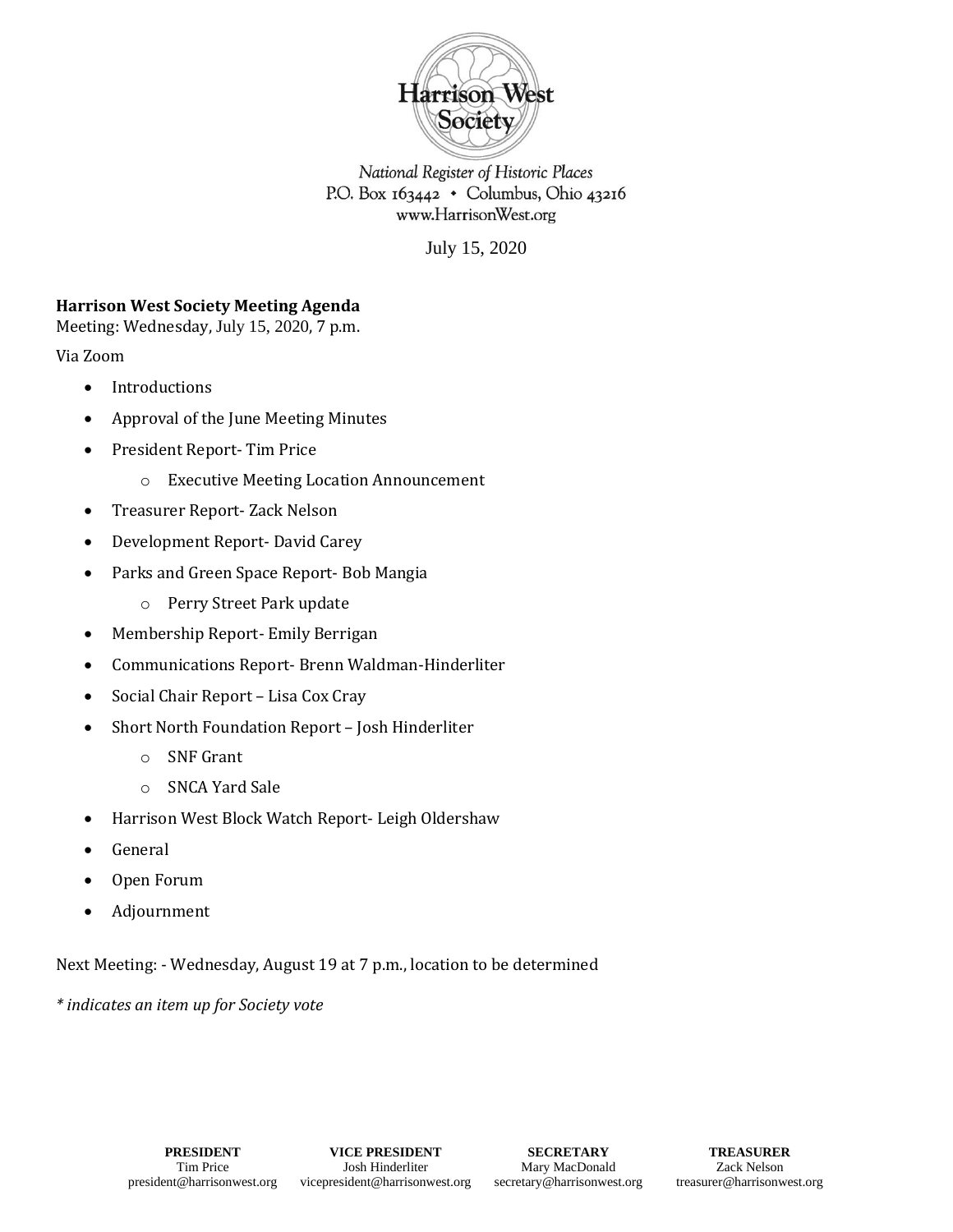## **Harrison West Society Meeting ~ June 17, 2020**

**Meeting** called to order at 7:01PM on Zoom **Quorum** Present **Presiding**: Tim Price, President

**Minutes: Motion to approve May minutes by Z.Nelson, Second by B. Mangia minutes PASSED. President's Report:** T. Price. **C. Ruder motion, second by Z Nelson to approve letter to City about removal of large alley trash cans and small ones that need to be dragged out front PASSED**.

**Treasurer's Report:** Z. Nelson**:** \$7,213.1[9 treasurer@harrisonwest.org](mailto:treasurer@harrisonwest.org)

**Development**: D. Carey, 111 Perry St. garage structure, want to add a detached garage. Need a variance for height from 15' to17'10". Reviewed by BZA. Mimics the style of the house. No dwelling units, just garage and storage. Has spoken with all adjacent neighbors and there are no objections. Simple proposal. Vote today. **Motion by D. Carey, motion to approve the construction of the garage a 1111 Perry St. with the height variance. Second by B. Mangia PASSED (unanimous).** 

**Presentation**: J. Barnes, 840 Michigan Ave. (former Mulberry project), partially developed. New proposal. Complex proposal, no vote (Exec, public meeting, vote next meeting). Currently has partial structure with steel/concrete. Proposing a residential project using existing structure. Proposing 54 residential units, (1BR, 2BR, studio). Proposing 42 parking spaces (deficit of 12). Former project approved with deficit of 10 but including retail. Currently approved structure created space for retail at corner of Thurber & Buttles. Proposing maxing out site for parking and using corner for lobby/leasing office/amenity for space. 2-4 all residential units. Additional units per floor – smaller than the previous project.  $5<sup>th</sup>$  floor has residential and building amenities. Would want to move retail to MI, but that would require tearing existing project down. Understands the desire for retail, doesn't believe this is the location for it. Considered workforce housing (not subsidized) considered affordable for blue collar worker. Won't give an estimate for what the estimated monthly rent cost will be for any of the units. D. Carey; 2018 project included restaurant space. There has been considerable density added. Drastic parking variance was supported by the City staff for the purpose of enabling restaurant use. This project loses restaurant use, increases the residential units and increased the parking deficit. Affordable housing may have a lesser impact on parking if people are willing to take the bus (7 min. walk). Seeking justification for the parking variance. J. Barnes: Trying to provide more "workforce housing". Does the parking provided work for the building and neighborhood? DC: seems like a luxury building and not workforce housing. If there's nowhere for people to eat/shop then they need a car to get to those. LO: willing to consider actual affordable housing? Workforce housing not well defined. JB: have not considered it for this project and don't intend to. ZN: have you talked to clients regarding included parking or will it be an extra fee? 12 pace deficit if they also have to pay for it compounds the problem. JB: does not know. Typically it is included. M. Metz: how does parking come off MI and what does parking look like? Trash removal? 12 space deficit, any correlation to unit sizes? JB: says the other side will look a lot like the front. Also brick and similar materials. Can't give unit/parking correlation, it's a leasing strategy. How many 2BR/1BR/Studios? 8 2BR/33 2BR/13 studio. Definition of workforce housing: 60-120% of area median income? Columbus: 120% median income \$84K. HM: median income may also be based upon the City and not neighborhood. DC: seeking a Workforce Housing tax abatement from the City. What incentives has the City offered? Will it be tax abated and how so? Any exploration of retail or spoken to experts or potential clients or just presuming it won't work? JB: "from his experience" it won't work but would entertain reasonable proposals from an operator. Commercial tenants have not been sought. B.Mangia: sidewalks on 3 sides? None on Thurber right now and none shown on drawing. Sidewalks, street trees, screening along MI of the parking? No park space, no rooftop greenery known, yes to trees and lot screening. Without answers to many of these questions it makes it difficult to vote next month. DC: any parking analysis done? JB: No study. Possibly open to doing. Mike Stevens = head of Development Dept. LC: maximize density to maximize profit for owner and minimally meet the requirements to qualify for abatements for workforce housing. Metz: ask if there are any amenities that can be returned that would be of benefit to the neighborhood to enhance livability for all residents of HW. (Amazon drop, bike space, parks donation, etc.). DC: final variance list? JB: looking into it. SP: does this count as an initial review if we don't have the list of variances? DC: suggest coming to Exec Meeting on 7/1/20.

Parks: B. Mangia.. [\(parks@harrisonwest.org\)](mailto:parks@harrisonwest.org). City reopened the parks. Working on hand sanitation in some areas. Signage still indicates closed in some places. Harrison Park needs mulching. City has playground mulch and will